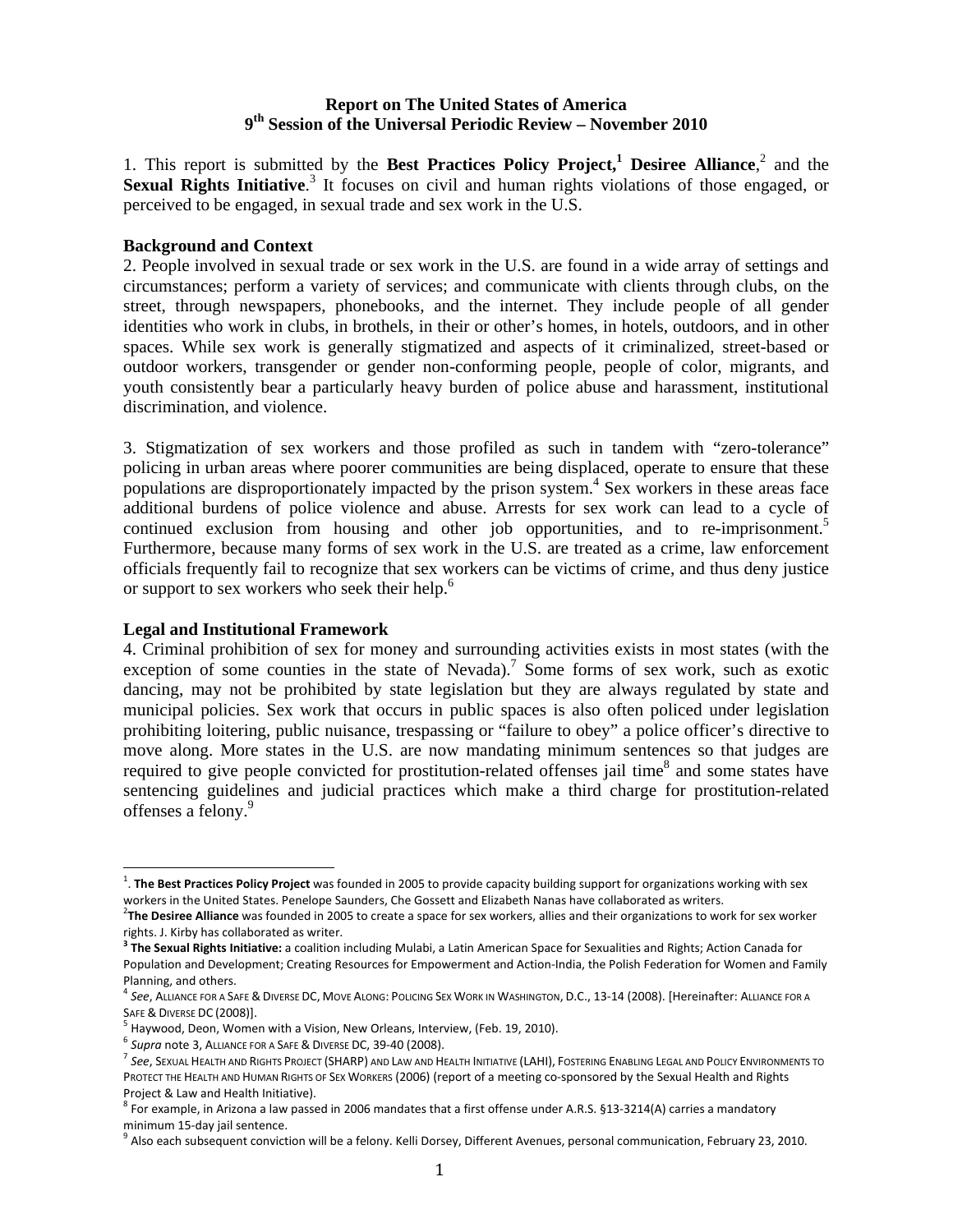5. While the United States has only ratified a few of the major U.N. human rights treaties, (the Convention on the Elimination of All Forms of Racial Discrimination (CERD), International Covenant on Civil and Political Rights (ICCPR), the Convention against Torture (CAT), and the Convention on the Rights of the Child (CRC), these treaties have direct bearing on sex workers' human rights. These include: the right to be free from discrimination; freedom from torture, cruel, inhuman and degrading treatment; the right to healthcare; and the right to equal protection under the  $law.<sup>10</sup>$ 

# The Right to Equal Protection under the Law<sup>11</sup>

6. Sex workers of color in the United States are disproportionately targeted by the police for arrest because of their minority status, violating the U.S. Constitution, international standards against discrimination and treaties such as CERD and ICCPR.<sup>12</sup> Furthermore, people of color from the lowest income communities who do sex work in public spaces to meet their most urgent and immediate needs, are relentlessly and disproportionately targeted by the police. Arrest and subsequent conviction for prostitution and prostitution-related offenses intensifies the homelessness or housing precariousness experienced by people from low-income communities because people with criminal records are barred from accessing, or may lose, their public housing.<sup>13</sup>

7. Transgender women, especially those of color, in the United States are profiled, targeted, harassed, cited and/or falsely arrested by the police as sex workers for simply walking outside. Male sex workers may be harassed by the police in part because of homophobia and women sex workers who are perceived to step outside of traditional female roles (e.g. by failing to be subservient) may be disproportionately targeted for arrest. Gender based discrimination against women and gender non-conforming people violating their right to equal protection under the law are reinforced by antiprostitution legislation. For example, legislation enacting "Prostitution Free Zones,"14 areas in which police may move along and arrest people who they believe to be prostitutes, erode legal protections barring officers from detaining individuals on the basis of how they are perceived or the way they are dressed.

8. Another particularly discriminatory practice by state agents is sex offender registration of people convicted for sex work related offenses.15 In some parts of the U.S., these sex workers are registered as sex offenders for ten years and must carry an identification card with "sex offender" stamped on it, among other penalties. The majority of people sentenced this way are African-American and almost all are women and transgender women. They then face discrimination from employers, housing agents and are unable to qualify for education loans, making it impossible to secure even menial, low-wage work. Because they become completely shut out from other forms of work, many people who are registered as "sex offenders" have no other option but to continue in sex work, potentially returning to prison after subsequent arrests.<sup>16</sup>

9. Many people engaged in sexual exchange, particularly street-based workers, face violence,

<sup>&</sup>lt;sup>10</sup> Additionally, as a State party to the United Nations and member of the Human Rights Council, the U.S. is obligated to uphold the

rights protected under the Universal Declaration of Human Rights (UDHR).<br><sup>11</sup> Article 26 of the ICCPR states that "all persons are equal before the law and are entitled without any discrimination to the equal protection of the law." Furthermore, the CERD states under Article 2(1)(a) that "Each State Party must to ensure that all public authorities and public institutions, national and local, shall act in conformity" with the obligation of eliminating racial discrimination

in all its forms. Article 14 of the U.S. Constitution ensures similar protections against racial discrimination by government officials.<br><sup>12</sup> Andrea Ritchie, Esq., former Director of the Sex Workers Project, personal comm

CHANCE: PEOPLE WITH CRIMINAL RECORDS DENIED ACCESS TO PUBLIC HOUSING, (2004).<br><sup>14</sup> Supra note 3, ALLIANCE FOR A SAFE & DIVERSE DC, 8-9 (2008) In 2005, Prostitution Free Zones were introduced in legislation in

Washington, DC, modeled off similar laws in other jurisdictions, including Portland, OR, Honolulu, HI, and Richmond, VA.<br><sup>15</sup> Flaherty, Jordan, *Her Crime? Sex Work in New Orleans*, Colorlines, (Jan. 13 2010).<br><sup>16</sup> Supra n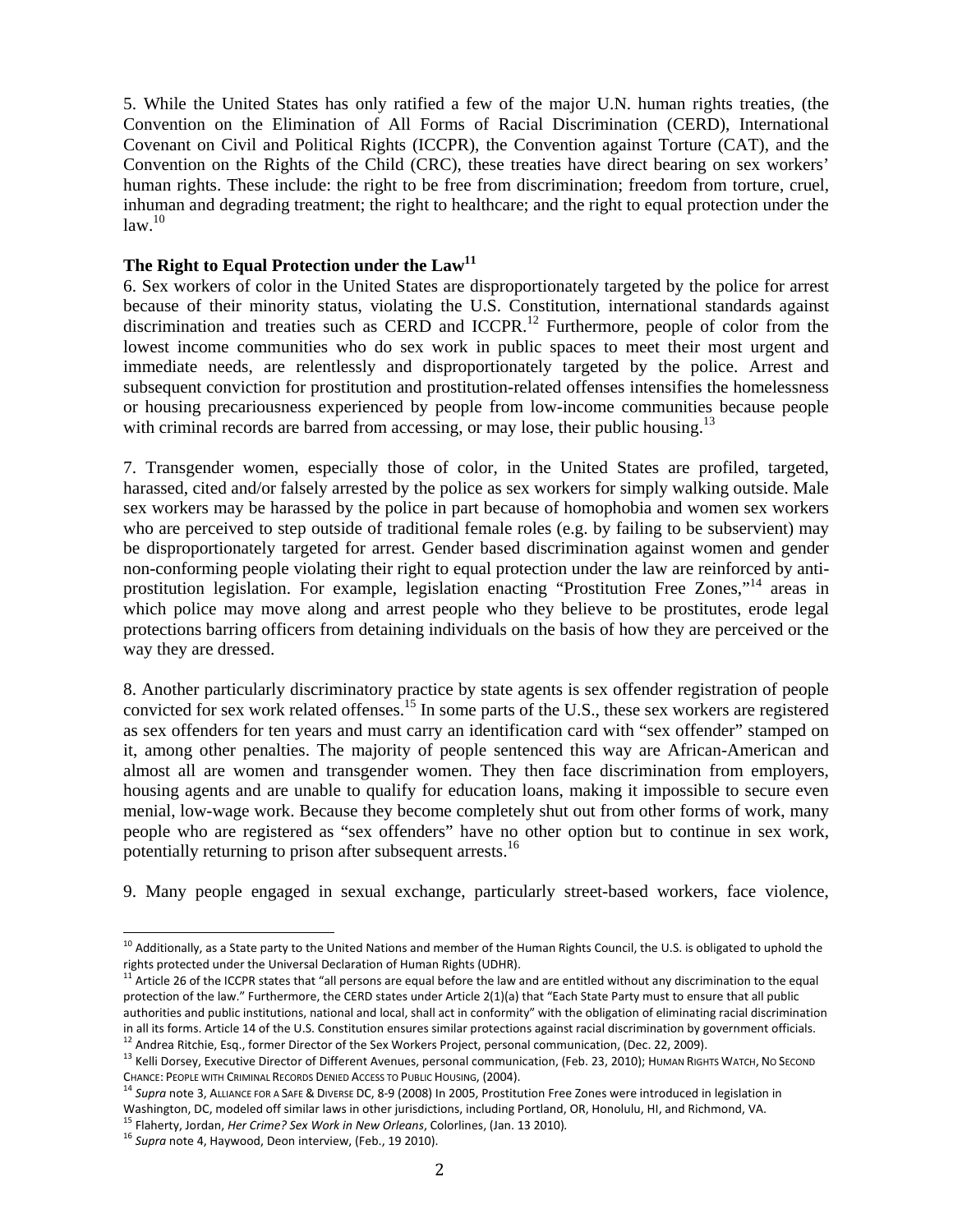including assault and rape, and numerous sex workers are murdered each year. The notion that sex workers are "disposable" may be the root cause of this violence.<sup>17</sup> The legal establishment does not conceive that sexual workers can be sexually assaulted and may obstruct sex workers' attempts to seek justice for crimes committed against them.<sup>18</sup> Such violations of sex workers' rights lead to a lack of faith in the State providing them with adequate promotion and protection of their lawful human rights, including protection from violence. Furthermore, sex workers fear further harm, humiliation, and/or arrest when turning to the authorities for assistance. Youth thought to be engaged in the sex trade face discrimination and neglect from a wide range of institutions, including hospitals, shelters, treatment centers, Child and Family Services agencies, and law enforcement agencies.<sup>19</sup>

10. Migrant sex workers face the double burden of stigmatization for working in criminalized labor sectors and for their immigrant status.<sup>20</sup> A portion of migrant sex workers are undocumented but even if migrants have correct immigration paperwork, engaging in sex work can both invalidate visas causing deportation and prevent entry into the United States.<sup>21</sup> Anti-prostitution laws can therefore become a tool for immigration officials seeking to deport migrants: recently police have begun arresting large numbers of Latinas, charging them with prostitution related offenses leading to their deportation. When arrested or in court immigrants are often not provided with an interpreter, so they may be completely unaware of the charges brought against them and/or the need for attendance at follow up court dates significantly impacting on their access to criminal justice.<sup>22</sup>

11. Misguided U.S. law and policy addressing trafficking in persons makes the lives of migrant sex workers more difficult. Migrant workers may be arrested, detained and subsequently deported in "raid and rescue" missions carried out by local law enforcement and federal immigration authorities.<sup>23</sup> The current prosecution-oriented approach to anti-trafficking work in the US also traumatizes trafficked persons. People trafficked into the sex sector in the United States are forced to comply with law enforcement and endure possible "re-victimization" in order to get benefits and status. Migrant sex workers have become increasingly wary of service providers because of the operation of some anti-trafficking organizations that have provided information about work places to law enforcement authorities leading to raids, arrest and deportation.<sup>24</sup> U.S. anti-trafficking policies undermine the health and rights of sex workers both domestically and internationally by requiring that organizations seeking funding adopt a policy against sex work ("anti-prostitution pledge") $^{25}$ 

#### **Freedom from torture, and other cruel, inhuman and degrading treatment (CIDT)<sup>26</sup>**

12. U.S. sex workers' greatest fear is abuse by the police and other state agents. Organizations working with sex workers have documented a pattern of practice by police towards sex workers, which includes assault, sexual harassment and rape that constitutes torture and cruel, inhuman and

<sup>&</sup>lt;sup>17</sup> Supra note 3, ALLIANCE FOR A SAFE & DIVERSE DC, 17-18 (2008).

<sup>&</sup>lt;sup>18</sup> For example Philadelphia Judge Theresa Deni Carr ruled that the gang rape of a sex worker at gunpoint was not in fact rape, but was instead "theft of services." Boston Herald, *Judge Blasted for Dismissing Alleged Rape of Prostitute As "Theft of Services*", (Oct.,

<sup>2007).&</sup>lt;br><sup>19</sup> Young Women's Empowerment Project, Girls Do What They Have To Do To Survive, 30 (2009).

<sup>&</sup>lt;sup>20</sup> Dilcia Molina, Madre Tierra, Fredericksburg, Virginia, personal communication, (Feb. 23, 2010)<br>
<sup>21</sup> Sex Workers Project, email communication (Feb, 18, 2010).<br>
<sup>22</sup> Supra note 3, ALLIANCE FOR A SAFE & DIVERSE DC, 39-(PEPFAR). In addition to this almost all U.S. groups seeking PEPFAR funding are also subject to the pledge, the exceptions being a small number of groups that challenged the application of the pledge requirement to their organizations in a lawsuit against USAID.

Organizations within the U.S. were also subject to the pledge under Trafficking Victims 26 Article 7 of the ICCPR states that "No one shall be subjected to torture or cruel, inhuman or degrading treatment or punishment." The CAT Treaty as well as the U.S. Constitution also provide for similar protections to individuals.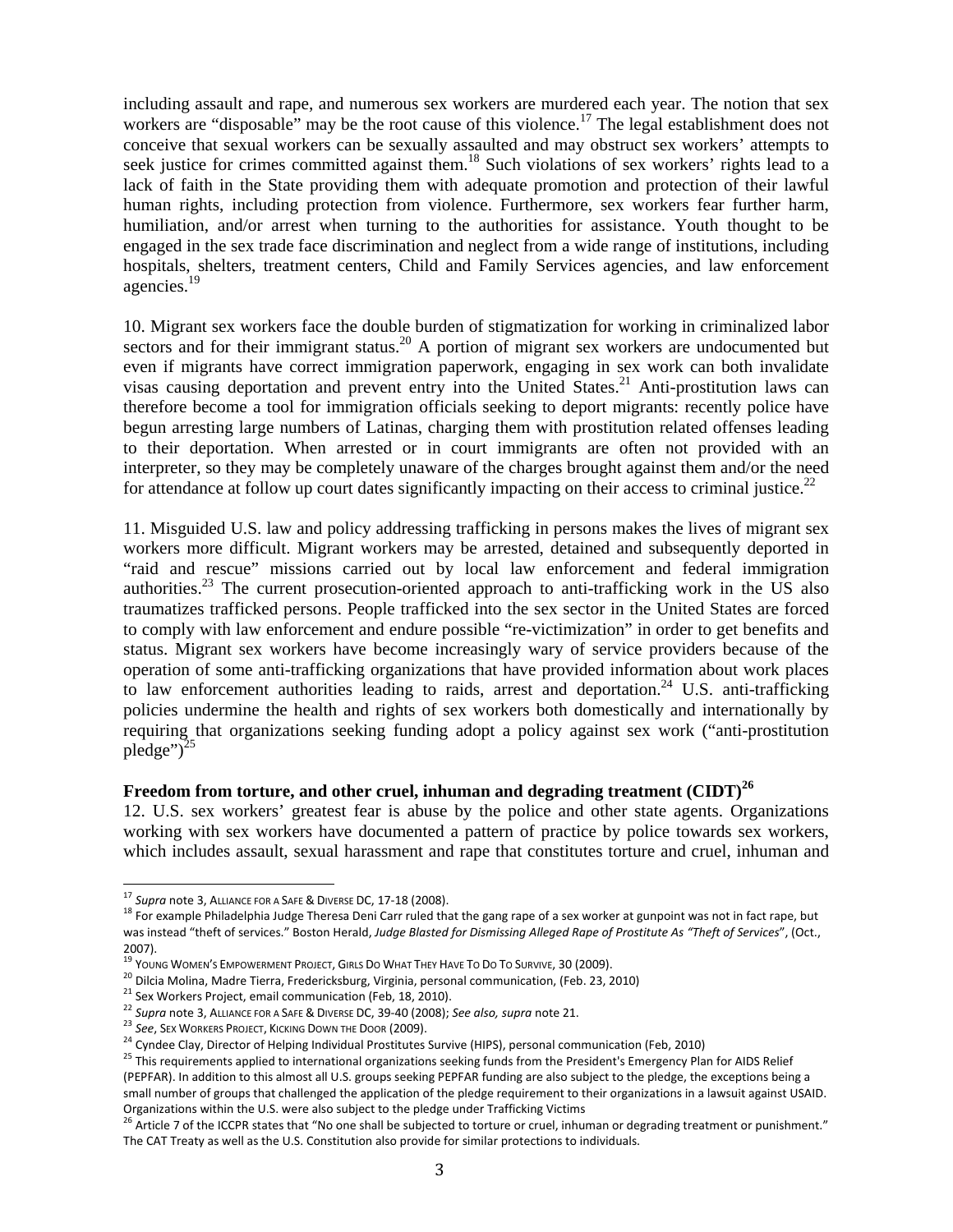degrading treatment.<sup>27</sup> Street sex workers and other people who are often profiled as prostitutes (such as transgender women) are very frequently subjected to this kind of treatment.<sup>28</sup> When sex workers seek recourse for crimes committed against them, officers do not take their reports seriously or may further violate these sex workers by arresting them, physically assaulting them or pressuring them for sex. $29$ 

## **The Right to Adequate Health Care**

13. Criminalization, marginalization and stigma prevent sex workers from enjoying their right to health by undermining their access to adequate health care and the conditions in which they live and work.<sup>30</sup> The U.S. Government has failed to ensure adequate access to health services and support for sex workers. They are not provided with HIV prevention and education services that would help them protect their own health and the health of their customers. Furthermore, policing directly undermines sex workers' ability to prevent the transmission of HIV and other sexually transmitted infections because of the widespread law enforcement practice of using condoms as evidence and/or destroying condoms and safe sex materials. $31$ 

14. Sex workers in the United States are very unlikely to discuss their work with medical providers because of fears about how they will be treated in addition to their fears of the law.<sup>32</sup> These fears are based on real lived experiences. Sex workers who approach police with severe injuries from violence perpetrated against them are routinely belittled and blamed for the attacks against them and are not escorted, or even referred, to emergency rooms. Further, individuals in medical facilities seeking care for injuries sustained from attacks against them who are profiled as sex workers have been accusatorily questioned by police prior to receiving medical care.<sup>33</sup> Sex worker friendly services providers capable of addressing the full range of their health needs (reproductive health care, sexual health, counseling, assistance with domestic violence, etc) are few and far between in the United States and significantly under-funded. Many mainstream service providers are not prepared to understand sex workers' needs; services for men in sex work are extremely limited.<sup>34</sup>

## **Recommendations**

## *The United States of America should:*

**15.** Implement rigorous training of law enforcement officials on legal and human rights standards with regards to sex work. e.g. police training on issues relating to gender, race, ethnicity, age and addressing crimes that may be committed against sex workers including the importance of referring victims of crime to rape crisis and trauma support agencies.

**16**. Institute mechanisms that allow sex workers to find redress for human rights violations and hold law enforcement accountable for their actions, e.g. officers who subject sex workers to degrading treatment and abuse, must be subject to appropriate disciplinary procedures. Sex workers must be

<sup>27</sup> SEX WORKERS PROJECT, REVOLVING DOOR: AN ANALYSIS OF STREET BASED PROSTITUTION IN NEW YORK CITY, 37, (2008); *Supra* note 3, ALLIANCE FOR A SAFE & DIVERSE DC, (2008).<br><sup>28</sup> Sex Workers Outreach Project, (SWOP‐USA), personal communication with a member, (Feb.17, 2010) (SWOP is an all volunteer

sex worker‐run, non‐profit organization). *See also*, SYLVIA RIVER LAW PROJECT, IT'S A WAR IN HERE: A REPORT ON THE TREATMENT OF TRANSGENDER AND INTERSEX PEOPLE IN NEW YORK STATE MEN'S PRISONS (2007); AMNESTY INTERNATIONAL, STONEWALLED: POLICE ABUSE AND MISCONDUCT AGAINST LESBIAN, GAY, BISEXUAL AND TRANSGENDER PEOPLE IN THE U.S., AMNESTY INTERNATIONAL (2005); *Supra* note 3, ALLIANCE FOR A

SAFE & DIVERSE DC, 39-40 (2008).<br><sup>29</sup> Supra note 3, ALLIANCE FOR A SAFE & DIVERSE DC, 39-40 (2008).<br><sup>30</sup> Article 25 of the Universal Declaration of Human Rights (UDHR) provides that all persons have a right to adequate hea a State party to the United Nations and member of the Human Rights Council, the U.S. is also obligated to uphold the rights protected under the UDHR.

<sup>&</sup>lt;sup>31</sup> Supra note 3, Alliance for a Safe & Diverse DC, 39-40 (2008); Supra note 18.<br><sup>32</sup> Cohan, D. L., A. Lutnick, et al., Sex Worker Health: San Francisco Style, 1-12 (2006).<br><sup>33</sup> Emily Metzner, NY Harm Reduction Educators,